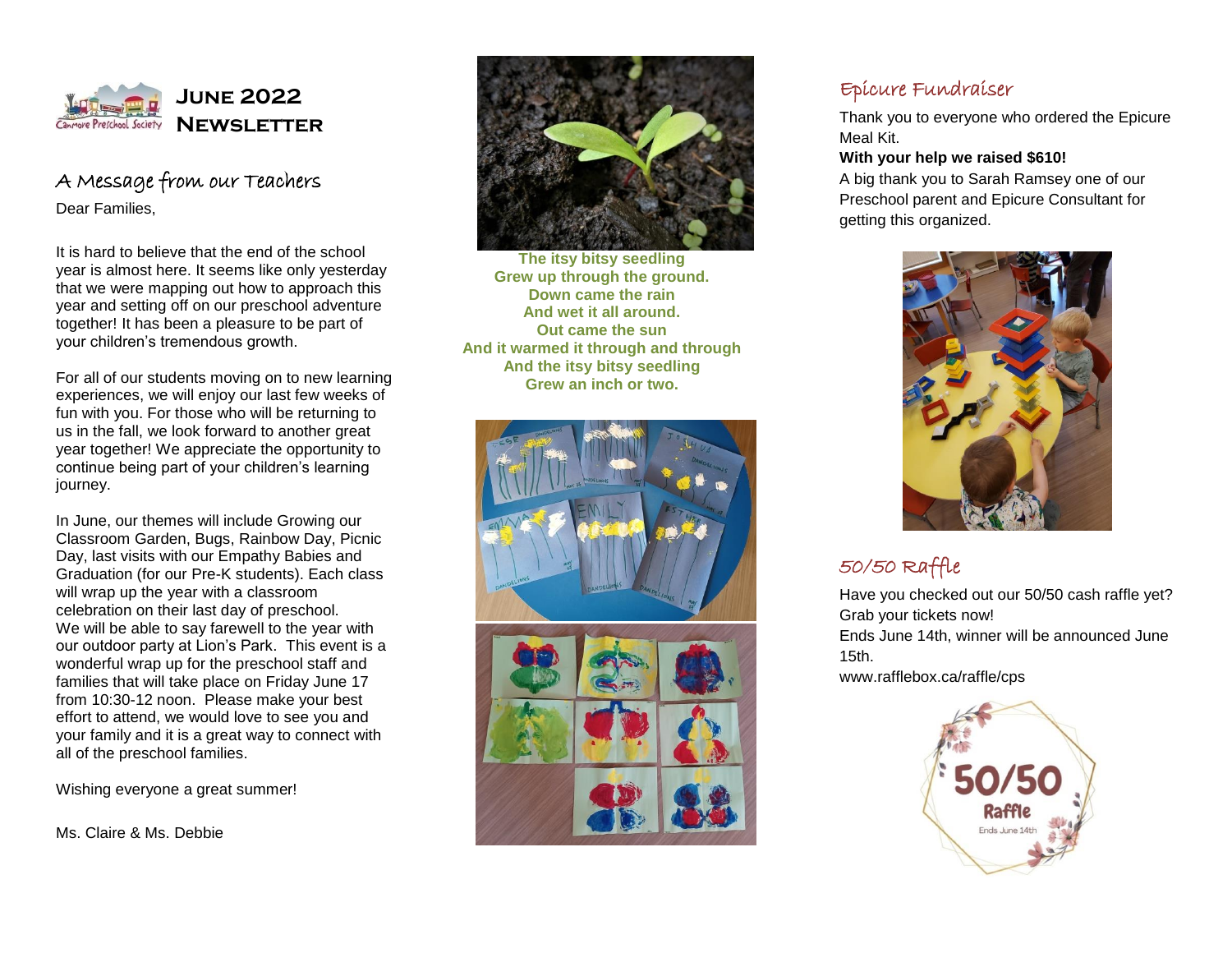| <b>une 202</b>        |                                               |                                                                                              |                                                   |                                                  |                                                                        |                         |
|-----------------------|-----------------------------------------------|----------------------------------------------------------------------------------------------|---------------------------------------------------|--------------------------------------------------|------------------------------------------------------------------------|-------------------------|
| Sun                   | Mon                                           | <b>Tues</b>                                                                                  | Wed                                               | <b>Thurs</b>                                     | Fri                                                                    | Sat                     |
|                       |                                               |                                                                                              | $\mathbf{1}$                                      | $\overline{c}$<br>Outdoor Day                    | 3<br>Outdoor Day                                                       | $\overline{\mathbf{4}}$ |
|                       |                                               |                                                                                              | <b>RAINBOW Day</b><br>PreK AM & PM, 3yo PM        | <b>RAINBOW Day</b><br>3yo AM                     |                                                                        |                         |
| 5                     | 6                                             | $\overline{7}$                                                                               | 8                                                 | 9                                                | 10                                                                     | 11                      |
|                       | Virtual Visit -<br>Music w/ Tangle<br>PreK AM | Virtual Visit -<br>Music w/ Tangle<br>3yo AM & PM, PreK PM                                   | <b>Library Visit</b><br>PreK AM & PM,<br>3yo PM   | <b>Teddy Bear Picnic</b><br>3yo AM & PM, PreK PM | <b>Teddy Bear Picnic</b><br>PreK AM                                    |                         |
| 12                    | 13                                            | 14<br><b>Library Visit</b><br>3yo AM<br><b>FREE</b><br>Last day for<br>50/50 Raffle Tickets! | 15<br><b>Pre-K Graduation!</b><br>PreK AM Classes | 16<br><b>Pre-K</b> Graduation!<br>PreK PM Class  | 17<br><b>End of Year</b><br>Party<br><b>Lions Park</b><br>10.30am-12pm | 18                      |
| 19<br>Father's<br>Day | 20                                            | 21<br>Enjoy Your Summer!                                                                     | 22                                                | 23                                               | 24                                                                     | 25                      |
| 26                    | 27                                            | 28                                                                                           | 29                                                | 30                                               | <b>Canada Day ##</b>                                                   |                         |